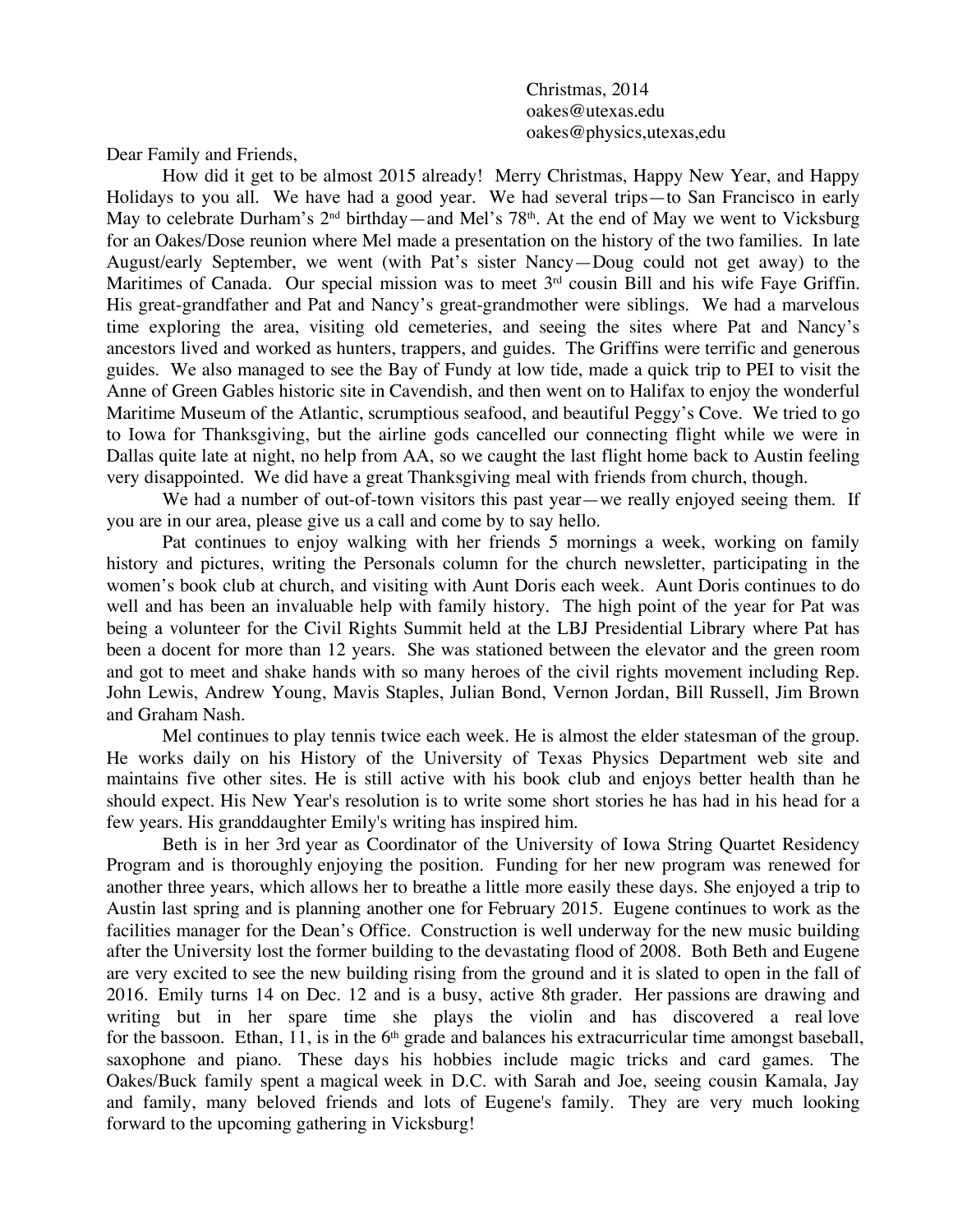Sarah and Joe continue to enjoy living in Arlington, VA. Sarah's wish from last year that her work life would become more manageable came true. Unfortunately, Joe's job has picked up the slack. They are hoping to get their work/life balance more in sync by the spring. Summer trips included a school-sponsored trip to Copenhagen and Stockholm to learn about the history of the physical sciences in Scandinavia along with Sarah's spending a week in Austin in August. The Oakes/Buck family spent a week visiting Arlington in July. Sarah and Joe got to spend a few days having fun with Emily & Ethan while Beth & Eugene celebrated their 15 years of marriage by spending those same days enjoying an anniversary getaway in D.C.

Mardie, Tony, and Durham moved into their renovated fixer-upper in Bernal Heights in SF just in time to meet their personal deadline of "Thanksgiving in the house!" As it turns out, this meant the very first meal cooked in the house was Thanksgiving dinner for 16 (11 adults and five kids under four). It was the perfect way to start this chapter in a home they love and that will be a great place for entertaining, both for kids and adults. Mardie continues her work at Hello Housing and is anxious to get the remodel behind her so she can focus more on what's ahead for the organization. With foreclosures dropping and home prices rising again, her organization is once again reinventing itself based on the ever-changing housing markets and reduction in public funding. Tony's put AwesomeBox (http://www.awesomebox.com) "out into the wild" and is getting great feedback and participation. Some really powerful stories are emerging of people using AwesomeBox to celebrate a loved one who is sick or dying. He's looking forward to 2015 to add some new features and to create a way to participate that doesn't require a Facebook account. Durham is thriving and has been excited to finally move into "The Blue House" where he has a spacious room to play in and a fun sleeping nook. Mardie and Tony have quickly discovered that the downside of his having a fun bedroom is that he wants to play instead of go to sleep! He loves climbing, fire trucks, oatmeal with bananas, his best friend Kate, *Green Eggs and Ham*, and bagels. He spontaneously says "I love you, Mommy" and "I love you, Daddy" which makes their hearts melt.

We are really looking forward to hearing from you this holiday season. We are excited about our trip to Vicksburg right after Christmas where we will introduce Emily and Ethan not only to lots of cousins and aunts and uncles, but also to the town where Grandpa grew up. We are also looking forward to the Winter/Brown reunion on Hilton Head Island July 11-18.